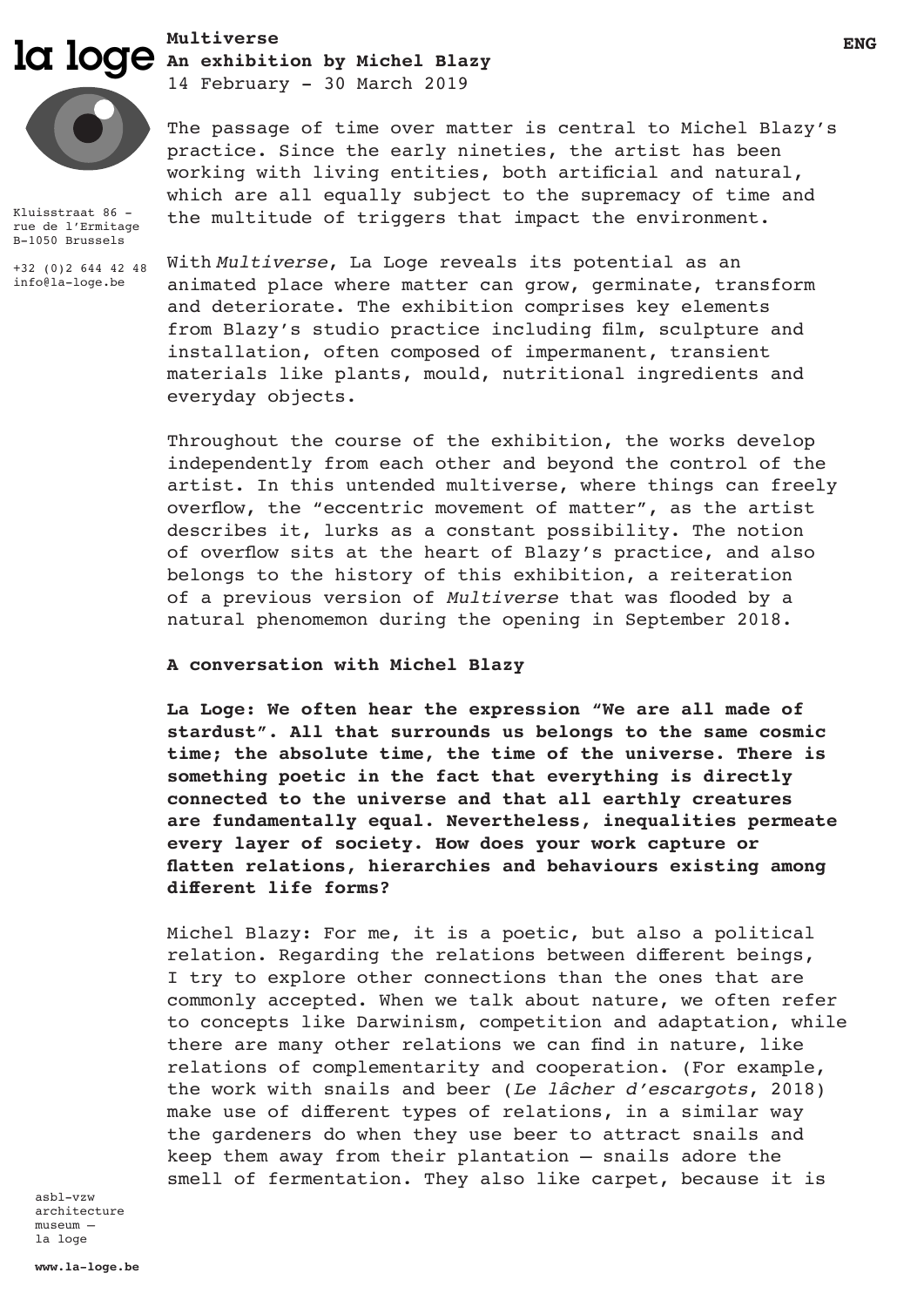a surface that allows them to slide.)

There are many other relations that are not necessarily competitive ones. With some inter-species relations one species benefits from the other and the other way around. In my work, I am interested in discovering and acknowledging these other types of relations – of confrontation and complementarity.

**La Loge: You often use the concepts of "disruption" and "overflow", two processes in which nature seems to become uncontrollable or, to put it differently, manifests its resilience.** 

Michel Blazy: In fact, these ideas of 'overflowing matter' or 'disruption' refer to the moment when matter becomes autonomous and develops independently. The material literally flows off the edge of its container; it is no longer domesticated; it is as if all of a sudden, we have no control over it. Disruption and overflow are also allegories for human movement and behaviour, as in the case of a revolution, for example.

**La Loge: Even if matter escapes our control, you seem to be familiar with the behaviour of matter. Your work emanates an understanding and anticipation of certain life cycles – perhaps it is the result of long observations in your studio?**

Michel Blazy: Yes and no. The work emerges from something I am initially unfamiliar with - I am often surprised by what happens. I believe that the greatest successes are those which surpass the initial predictions. My knowledge about the work and the materials I use is empirical. I will place a plant in different situations and then study its behaviour. From these observations, the plant might evolve into a work or it might not. Then, once I've actually realised a work, I rediscover it, and I become aware of the broad range of possible reactions. The outcome will depend on the season or the geographical context. The works are produced by fluctuating circumstances and will adopt varying forms. My work is about getting to know all these variants. Of course, I cannot ignore that my experience goes hand in hand with a growing "mastery" of the work. With each installation, I note that things happen differently, and I build up know-how.

**La Loge: Time is a key actor in your plastic universe: there is the time of the studio, of the exhibition, of nature. Each artwork also has its own particular duration. The way the work transforms is not necessarily perceptible over the time of the exhibition, but becomes noticeable over a longer timespan or lifetime.**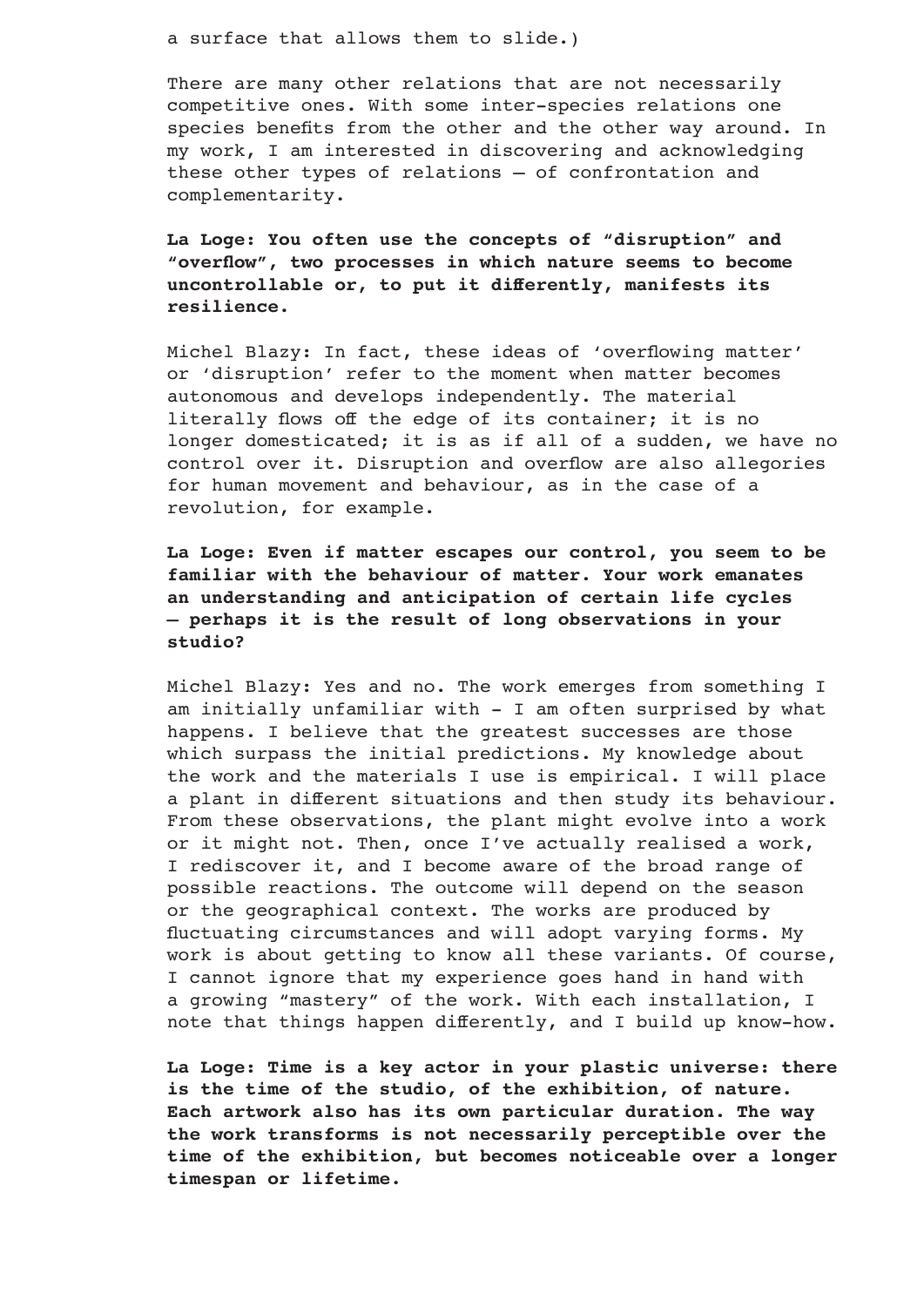Michel Blazy: I always work with the time of nature and the cosmos. The studio and the exhibition occupy the same time, which is the time of nature. At home, I can get some works started, and they can keep existing beyond my death. The plantations, like *La collection d'avocats (1997-)*, for example, come and go. They are exhibited for a certain period of time and then they return to the studio. I can explore longer times, times related to immediate things, but also times that are adapted to the duration of the exhibition. Some things are born and die during the exhibition – like the bags of lentils (*Buissons lentilles*, 2018). I consider these different temporalities as variable formats, like the format of the studio that can last indefinitely, or the shorter format of an exhibition. It is comparable to cinema which allows to create slowness, duration and length in a single minute.

# **La Loge: Speaking of cinema, could you elaborate on your films** *Voyage au centre***, 2002,** *Green Pepper Gate***, 2002,** *Le Multivers***, 2003 and their relationship to time?**

Michel Blazy: The films were made without a storyboard; one scene follows the other. A long period of observation and the construction of a set preceded the actual filming. The three episodes are shown together but were made consecutively. Sometimes the film stops on a background, and it is that image that determines the setting for the next episode.

The films deal with the origin of a universe, a biotope, a planet and the arrival of life. The films show materials that move, transform and dry up. The flora appears with the molds; with the insects that come to lay eggs, the fauna appears. It is the fabrication of a macro world based on our consumption.

## **La Loge: You describe your films as cinema. Why?**

Michel Blazy: It is cinema because it employs cinema codes: tracking, anticipation, subjective shots, the breathing behind the camera. We feel the observer as an eye that wanders around in this world. There are also codes of painting and landscape: successive shots; a background that resembles a mountain, followed by a background that looks like a sky. It seems like we are walking through a landscape.

**La Loge: You referred to your collection of avocados, which you started growing in 1997. At La Loge, the trees are distributed in several rooms in the building, including the office where our team works in close proximity with them. How**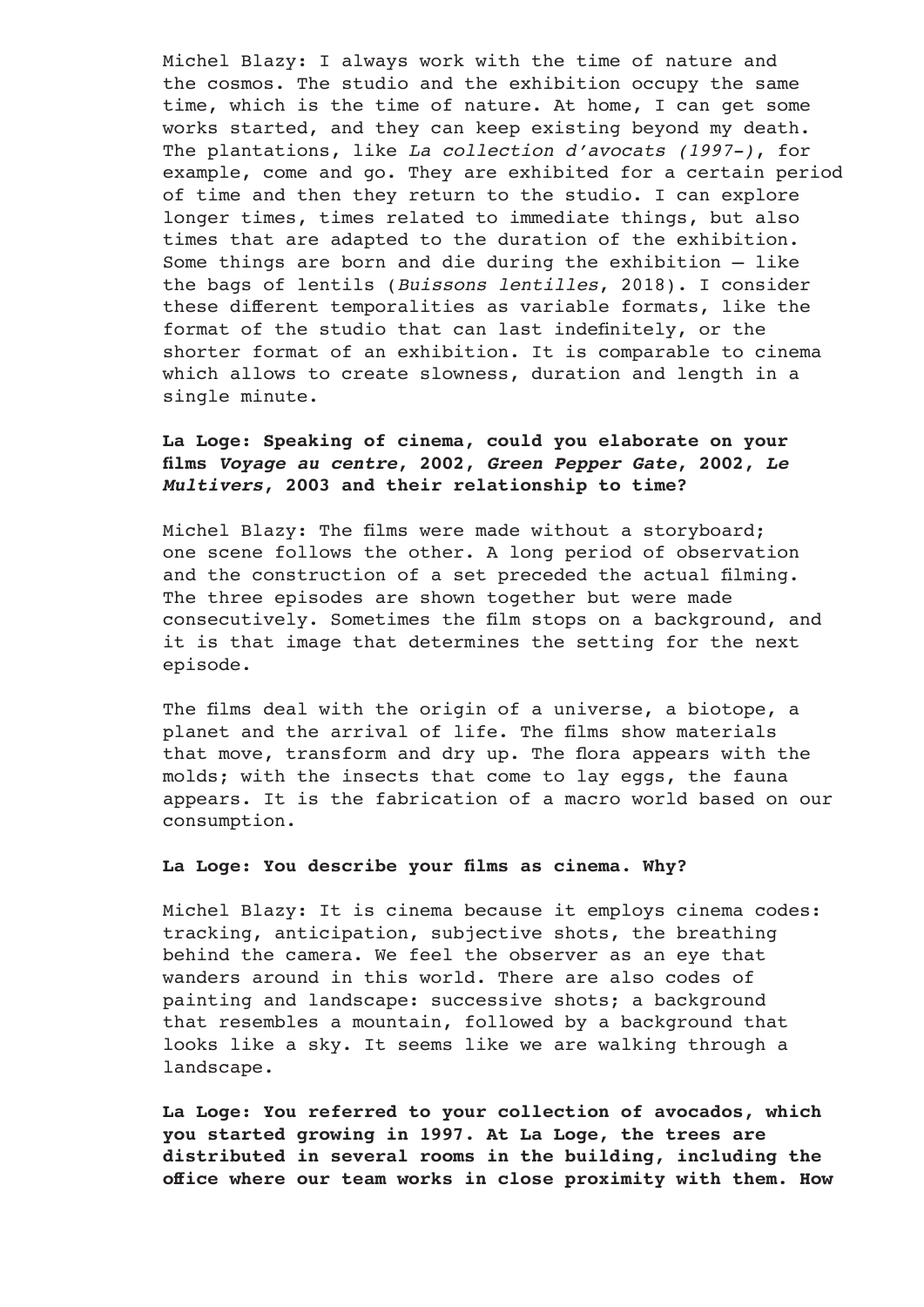## **do you define your relationship with those trees?**

Michel Blazy: From the beginning I have shown avocado trees in my exhibitions. It was important in relation to my gesture as a sculptor - not a creative gesture but one that accompanies nature. My gesture is closer to that of the gardener than that of the sculptor. The gardener does not let plants grow, the plant grows automatically. The gardener is only present to observe and encourage the plant. He provides the optimal conditions for the development of the plant. My exhibitions are often like gardens: you are confronted with beings in evolution, there is space and there are perspectives. Just like a garden, the exhibition changes over time.

My collection of avocados has been around for more than twenty years, it has grown from avocados that I have eaten and which I bought at the supermarket, an industrial, highly standardized context. The avocados are hybrid species, they have never reproduced, never borne new fruit. They are not products that come from nature, and yet they are living beings. The ultimate goal of this collection is to liberate the avocado trees, put them back in the ground, make a forest and place them back in the cycle they once came from. As with the carrot mash, I put them in touch with the cosmos again, a time that differs from that of consumption.

**La Loge: You often work with ordinary containers in which food is stored, composted or where it deteriorates. Dustbins (***Fontaine de mousse***, 2012), plastic bags (***Buissons lentilles***, 2018) or fridges, for example. Why do you show these every day, rather unpleasant objects?** 

Michel Blazy: This work is really part of life. My personal lifestyle is the same as everyone else's. It consists in doing the groceries, putting them in the fridge. Like all other living beings, I consume energy and produce waste. All the things I use - whether these are consumer goods, a fridge or a dustbin - are related to this everyday life. The computers I use in my work also once belonged to my everyday life. Let's say that I deal with all these materials and objects as a consumer first before using them as an artist.

My work is also a reflection on how I live my life on this planet, on what I consume, on the waste that I produce.

Once an expired product leaves the fridge and enters the studio, it is linked up again with a time that is different to the time of consumption. It is placed in a different temporality; reconnected to the cosmos through mould that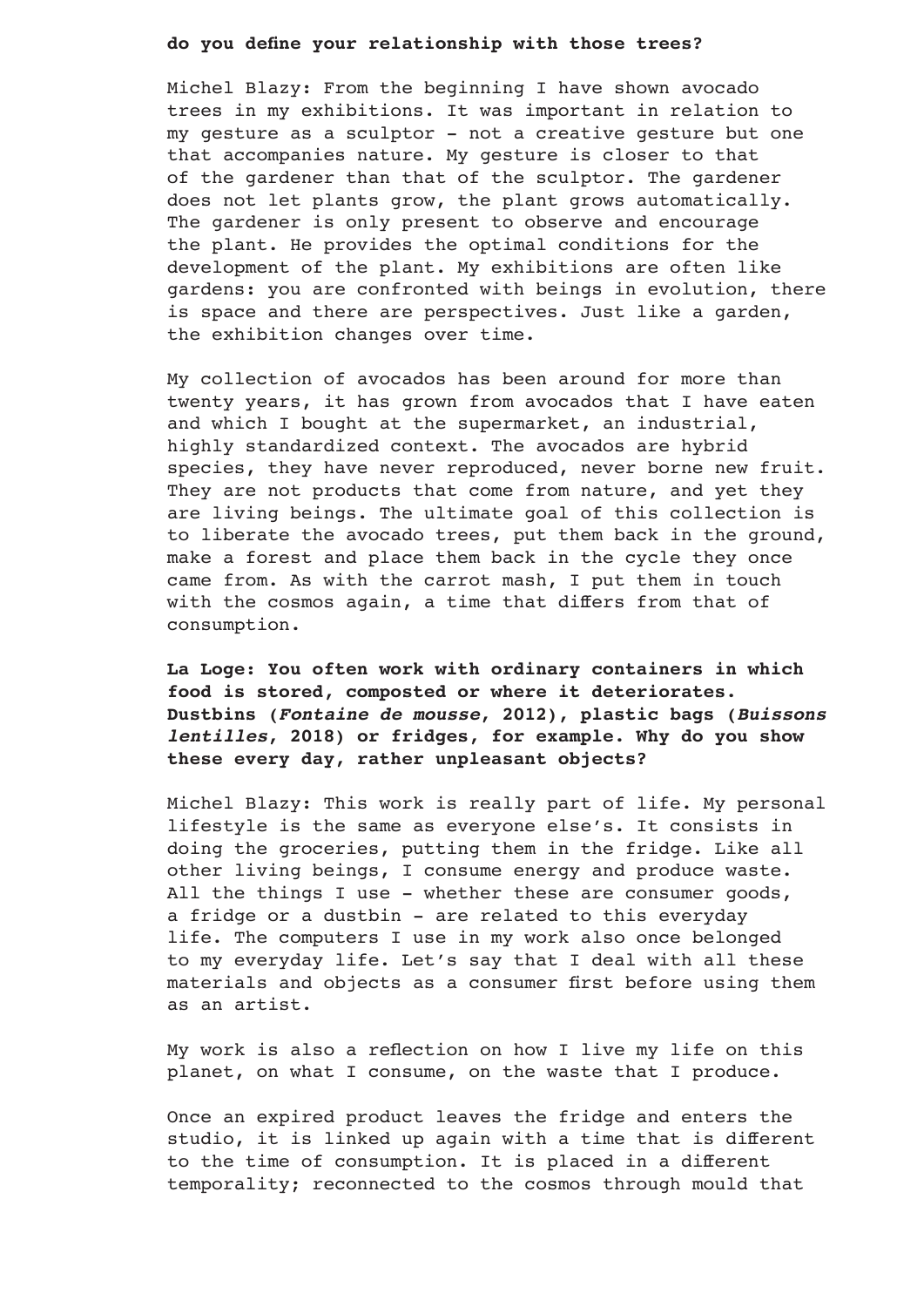forms; through its confrontation with animals; through everything that happens to it.

**La Loge: Nature is not dependent on human beings to exist, while humanity, on the other hand, is dependent on nature to survive. It's quite clear (expect to climate skeptics) that through its actions, humanity will cease to exist. In the meantime, however, it is an ethical imperative to curtail environmental and climatic injustice in order to minimize pain and sufferance for humans and nonhumans alike. Your work does not seem to condemn human action but is rather showing what Janet Bennett describes as "the network of forces affecting the situations and events".**

Michel Blazy: I personally think that our tendency to separate nature from mankind is a way to ignore the ecological system. In my opinion, it is not a good approach, because we are part of a same ecosystem. The idea of protecting the planet is something that puts us in the position of the protectors, while in fact we are the torturers. The planet is not in danger, but humans are. As far as the planet and the living are concerned, there will indeed be less biodiversity, but it will always revive. Because it has always re-emerged, and even after a nuclear disaster it will. Except that man may not reappear. My position is not to say that it is absolutely necessary to protect the planet, I say that we simply have to open our eyes to see that we are disappearing in the same way as other endangered species.

# **La Loge: Beyond its political and ecological positions, your practice is primarily sculptural in the sense that it focuses on form, material, but also on construction, craft, physicality and time.**

Michel Blazy: My sense is indeed that it is sculpture. I am interested in the aging of the material. I very soon realized that I was interested in the lifespan of sculptures and when you focus on the life of objects, the model is the living things and is not an object anymore. Even though, on a formal point of view, it may look like sculpture, the model is the living being. It is somewhat similar with what I said before, I consider my works to be living beings that I get to know, and I look at their reactions in different situations.

**La Loge: How have you approached the exhibition at La Loge? The show comprises a series of autonomous sculptures, which are worlds in themselves, with their own time.** 

Michel Blazy: I started off from the idea of overflow or what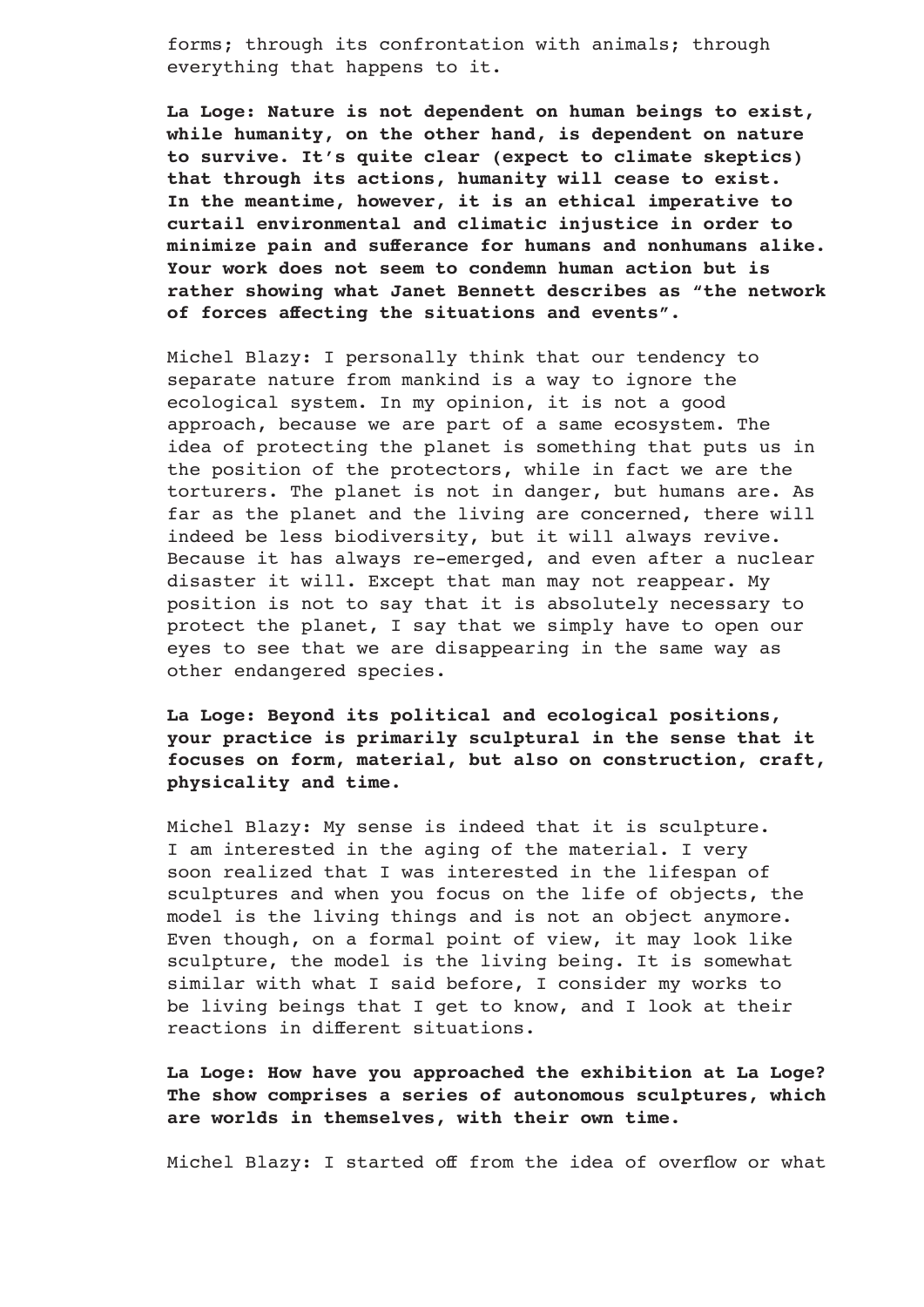I call the "eccentric movement of matter", a movement that starts from the centre and proliferates. It is the process of life that escapes from the centre and grows outward. I wanted to bring together very different materials and forms that evoke the same movements [*débordement* en *dérèglement*], while being in completely different temporalities.

There are many forms that have started off, which were initially experiments that would not necessarily have succeeded. After a while, after two years, I realize that it produces a form that is not premeditated at first. When I am working in the studio, experiments are not necessarily intended to end up in an exhibition hall, there are plenty that are not shown, that do not go beyond the garden context, and that cannot be shown because they are not moveable or repeatable in the time of the exhibition.

## **Biography**

Born in 1966 in Monaco, Michel Blazy lives and works in Paris. Solo exhibitions comprise *We Were the Robots*, Moody Center for tge Arts, Houston, 2019; *Last Garden*, Le Voyage à Nantes, Nantes/FR, 2018; *Pull Over Time*, Art : Concept, 2015; *Bouquet Final 3*, National Gallery of Victoria; *Melbourne White Night*, 2013; *Le Grand Restaurant*, Frac Île-de-France, Paris, 2012; *Débordement domestique*, Art : Concept, Paris, 2012; Post Patman, Palais de Tokyo, Paris, 2007. In 2008 he was nominated for the Marcel Duchamp Prize, and his work has been collected by numerous public collections including The National Museum of Modern Art – Centre Pompidou; the Museum of Old and New Art (MONA), Tasmania; the Museum of Modern Art of the City of Paris; the New Museum of Monaco; Les Abattoirs, Toulouse and several regional funds for contemporary art. Michel Blazy is represented by Art : Concept in Paris.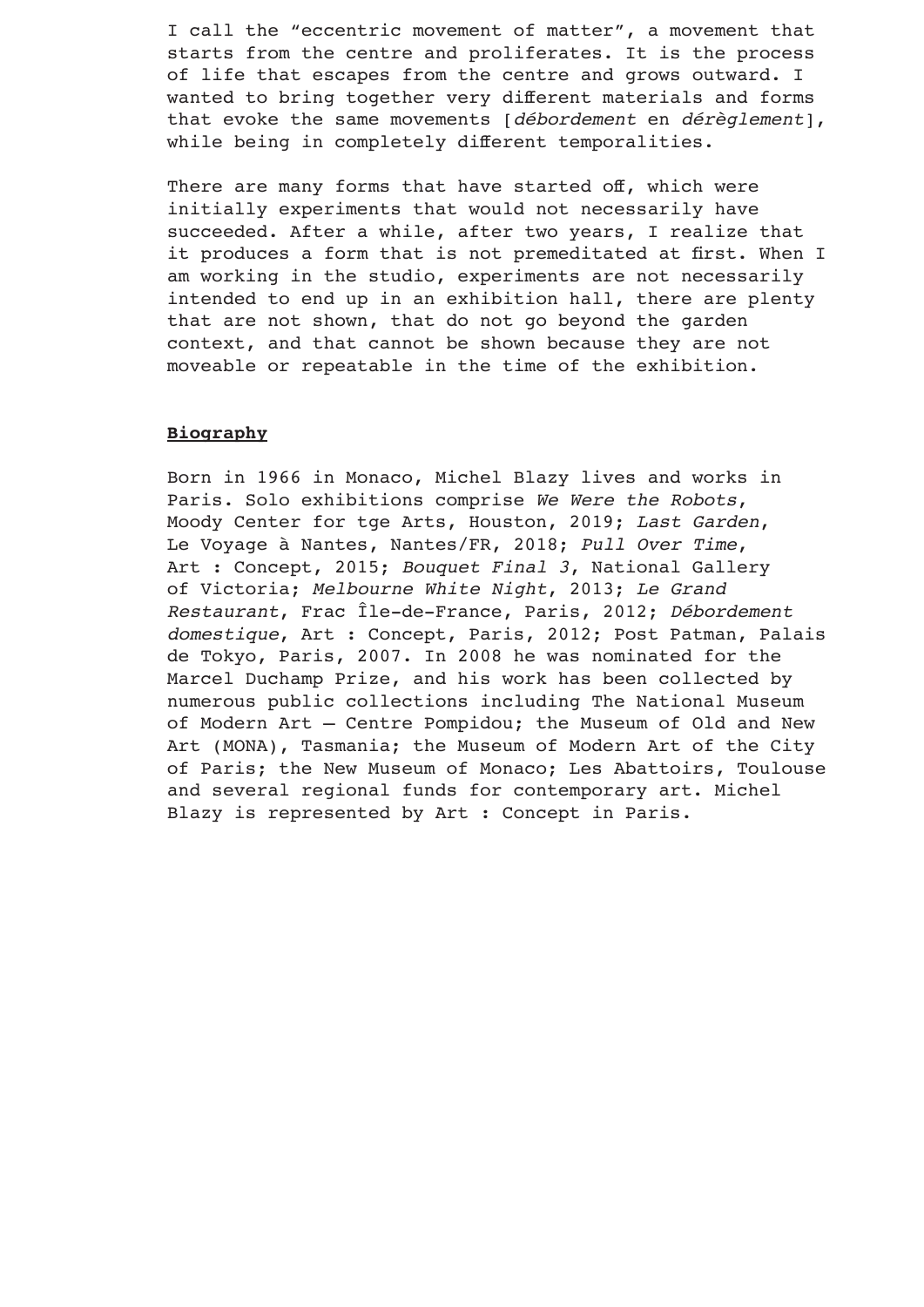## **Works in the exhibition**

**Ground floor**

#### **Temple**

*Amibes murales*, 2018 plaster, cotton, wallpaper glue, food coloring Variable dimensions

*Buissons lentilles*, 2018 Garbage bag, cotton, water, lentils Variable dimensions

*Fontaine de mousse*, 2012 Waste containers, bath foam, water pump Variable dimensions

## **Hall**

*The Party*, 2009 Video: color/sound, 10' Courtesy of the artist and Art Concept, Paris La pointe Chaudière, Le Martinique, 2009. © ADAGP Michel Blazy 2009, Production: Frédéric G. Guilbaud and Pierre Lefebvre, thank you to Marie-Bénédicte Majoral**.**

## **Corridor**

*Pull Over Time*, 2018 Phones, plants, water Variable Dimensions

#### **Basement**

```
Amibes murales
2018
Plaster, cotton, wallpaper glue, food coloring
Variable dimensions
Pull Over Time (plantes objets)
2018
Printer, videorecorder, DVD-player, plants, water 
Variable Dimensions
Voyage au centre,
2002
video: color/sound, 11'43''
Green Pepper Gate,
2002
video: color/sound, 12'04''
```